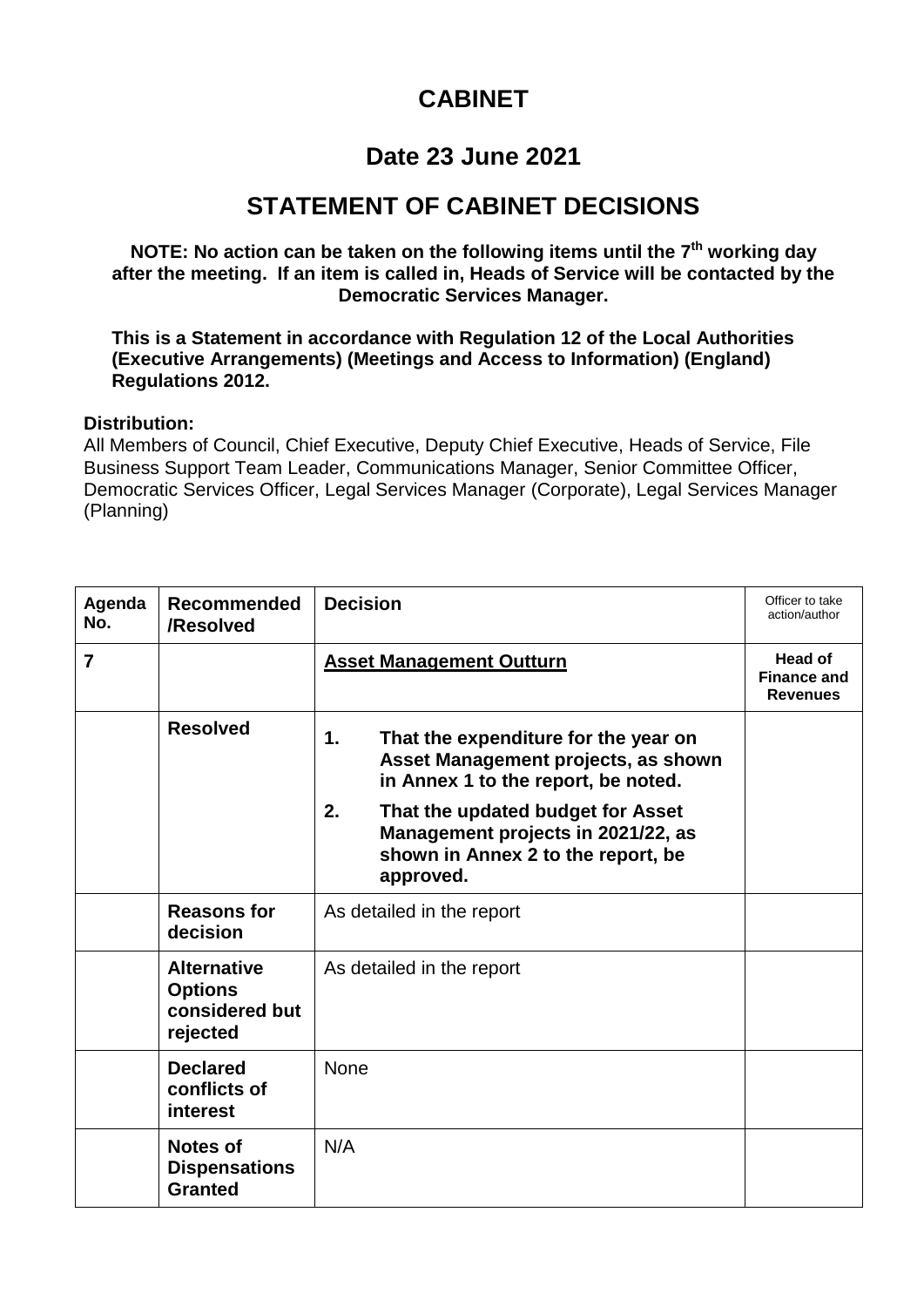| Agenda<br>No. | <b>Recommended</b><br>/Resolved                                    | <b>Decision</b>                                                                                                                                                                                                                                                      | Officer to take<br>action/author                        |
|---------------|--------------------------------------------------------------------|----------------------------------------------------------------------------------------------------------------------------------------------------------------------------------------------------------------------------------------------------------------------|---------------------------------------------------------|
| 8             |                                                                    | <b>Revenue Outturn</b>                                                                                                                                                                                                                                               | Head of<br><b>Finance and</b><br><b>Revenues</b>        |
|               | <b>Resolved</b>                                                    | 1.<br>That the Council's Revenue outturn for<br>2020/21, as shown in Annexes 1 and 2<br>to the report, be noted.                                                                                                                                                     |                                                         |
|               |                                                                    | 2.<br>That the reasons for the budget<br>variances, as shown in paragraph 3, be<br>noted.                                                                                                                                                                            |                                                         |
|               |                                                                    | 3.<br>That the items shown in paragraph 3.19,<br>totalling £71,400, be approved for carry<br>forward into the 2021/22 revenue<br>budget.                                                                                                                             |                                                         |
|               |                                                                    | That the transfers to reserves of<br>4.<br>£7.481M detailed in paragraph 3.18 be<br>approved.                                                                                                                                                                        |                                                         |
|               |                                                                    | 5.<br>That the transfer of £694,000 from the<br><b>Collection Fund Equalisation Reserve</b><br>as detailed in paragraph 4.3 be<br>approved.                                                                                                                          |                                                         |
|               |                                                                    | That the Head of Finance and Revenues<br>6.<br>be authorised to make necessary<br>adjustments through the Collection<br><b>Fund Equalisation Reserve, should any</b><br>additional variances be identified in<br>finalising the Statement of Accounts for<br>2020/21 |                                                         |
|               | <b>Reasons for</b><br>decision                                     | As detailed in the report                                                                                                                                                                                                                                            |                                                         |
|               | <b>Alternative</b><br><b>Options</b><br>considered but<br>rejected | As detailed in the report                                                                                                                                                                                                                                            |                                                         |
|               | <b>Declared</b><br>conflicts of<br>interest                        | None                                                                                                                                                                                                                                                                 |                                                         |
|               | <b>Notes of</b><br><b>Dispensations</b><br><b>Granted</b>          | N/A                                                                                                                                                                                                                                                                  |                                                         |
| 9             |                                                                    | <b>Treasury Outturn</b>                                                                                                                                                                                                                                              | <b>Head of</b><br><b>Finance and</b><br><b>Revenues</b> |
|               | <b>Resolved</b>                                                    | That the Annual Treasury Management Report                                                                                                                                                                                                                           |                                                         |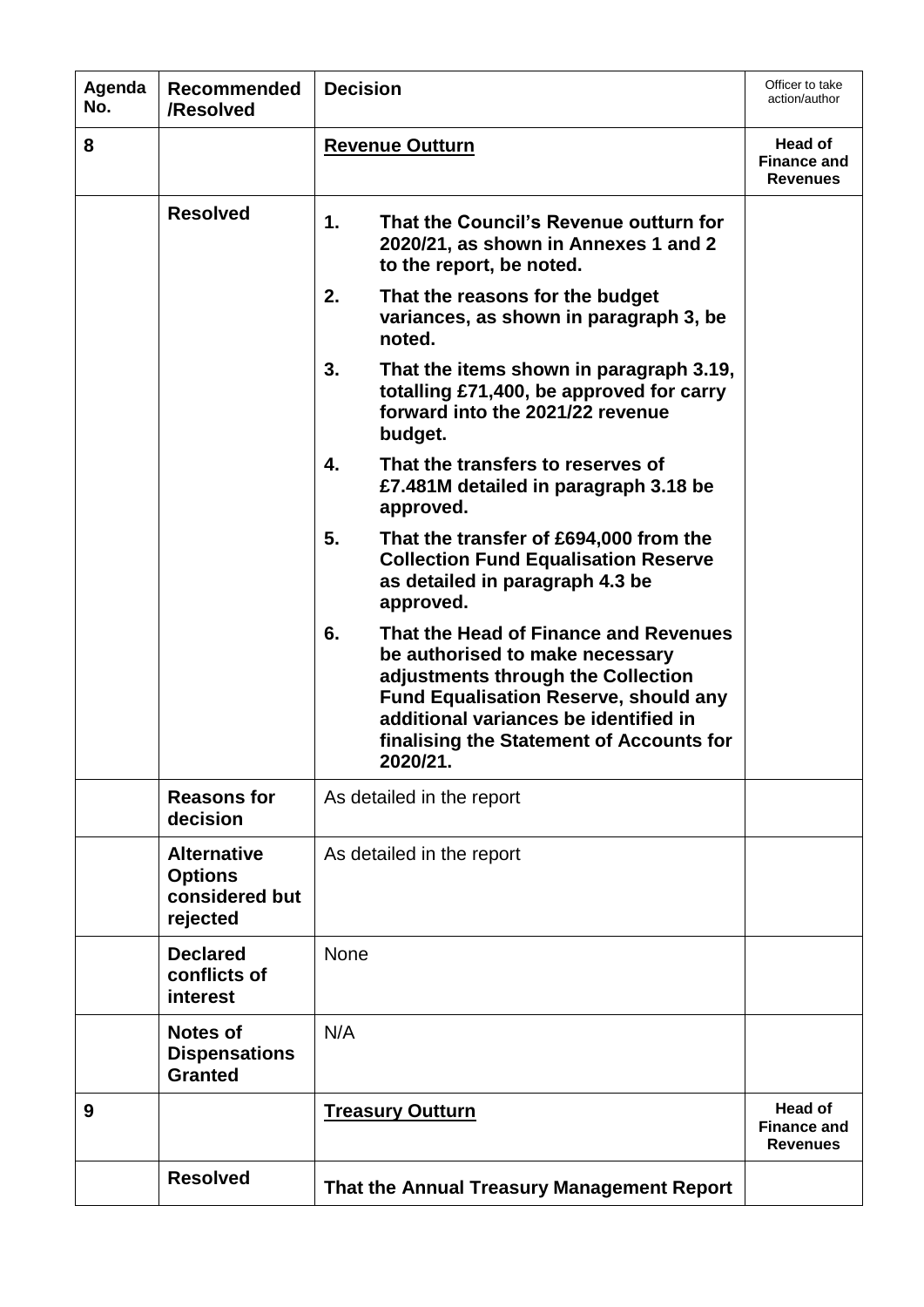| Agenda<br>No. | <b>Recommended</b><br>/Resolved                                    | <b>Decision</b>                                                                                            | Officer to take<br>action/author                        |
|---------------|--------------------------------------------------------------------|------------------------------------------------------------------------------------------------------------|---------------------------------------------------------|
|               |                                                                    | for 2020/21 and the Prudential Indicators for<br>the year as shown in the Annex to the report<br>be noted. |                                                         |
|               | <b>Reasons for</b><br>decision                                     | As detailed in the report                                                                                  |                                                         |
|               | <b>Alternative</b><br><b>Options</b><br>considered but<br>rejected | As detailed in the report                                                                                  |                                                         |
|               | <b>Declared</b><br>conflicts of<br>interest                        | <b>None</b>                                                                                                |                                                         |
|               | <b>Notes of</b><br><b>Dispensations</b><br><b>Granted</b>          | N/A                                                                                                        |                                                         |
| 10            |                                                                    | <b>Capital Outturn 2020/21</b>                                                                             | <b>Head of</b><br><b>Finance and</b><br><b>Revenues</b> |
|               | <b>Resolved</b>                                                    | That the updated Capital Programme as<br>shown in Annex 1 to the report be approved.                       |                                                         |
|               | <b>Reasons for</b><br>decision                                     | As detailed in the report                                                                                  |                                                         |
|               | <b>Alternative</b><br><b>Options</b><br>considered but<br>rejected | As detailed in the report                                                                                  |                                                         |
|               | <b>Declared</b><br>conflicts of<br>interest                        | None                                                                                                       |                                                         |
|               | <b>Notes of</b><br><b>Dispensations</b><br><b>Granted</b>          | N/A                                                                                                        |                                                         |
| 11            |                                                                    | <b>Project Enterprise Outturn 2020/21</b>                                                                  | Head of<br><b>Finance and</b><br><b>Revenues</b>        |
|               | <b>Resolved</b>                                                    | That the outturn position for Project<br>Enterprise investments in 2020/21 be noted.                       |                                                         |
|               | <b>Reasons for</b><br>decision                                     | As detailed in the report                                                                                  |                                                         |
|               | <b>Alternative</b>                                                 | As detailed in the report                                                                                  |                                                         |